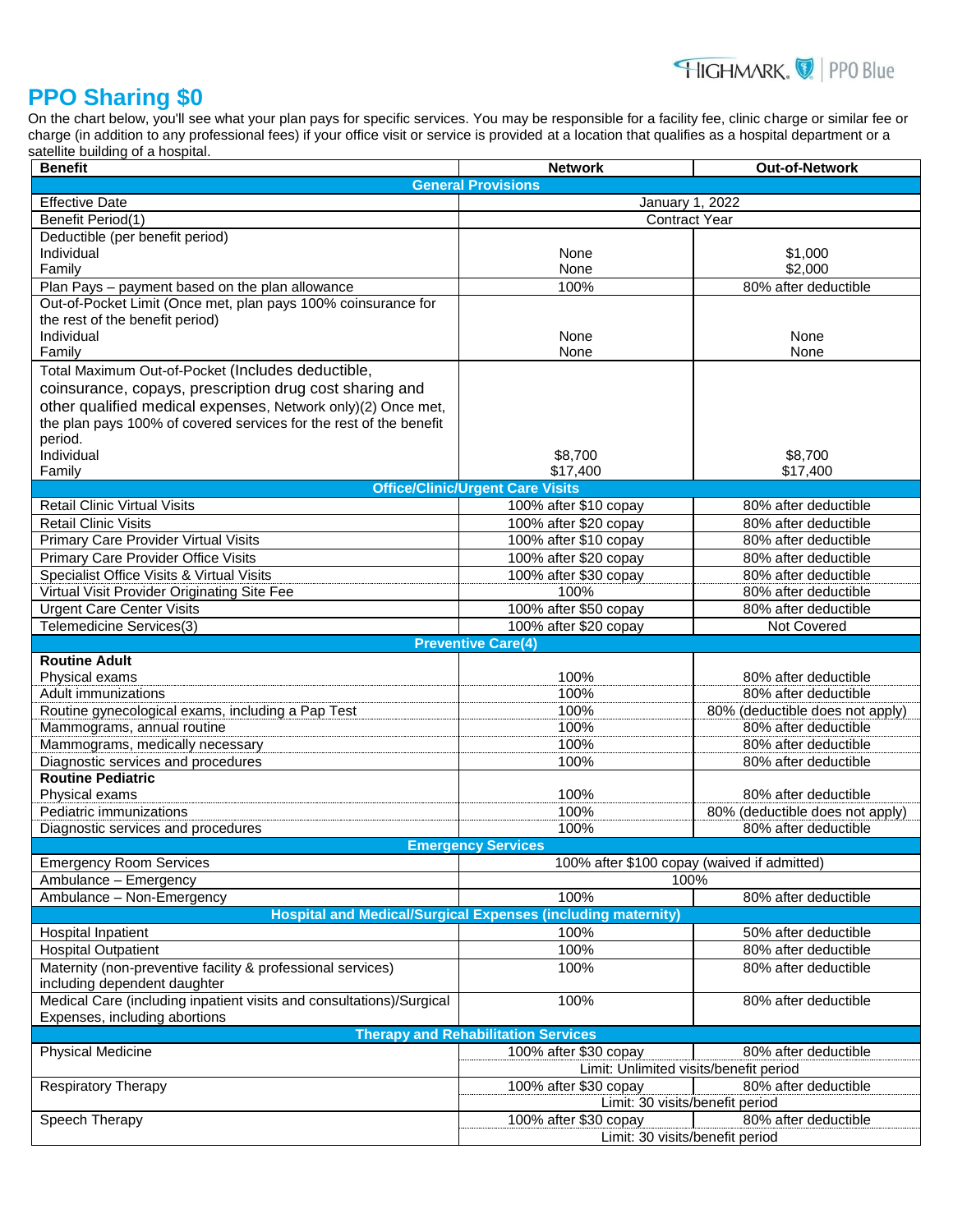| <b>Benefit</b>                                                                                            | <b>Network</b>                                                                     | <b>Out-of-Network</b> |  |
|-----------------------------------------------------------------------------------------------------------|------------------------------------------------------------------------------------|-----------------------|--|
| <b>Therapy and Rehabilitation Services (cont.)</b>                                                        |                                                                                    |                       |  |
| Occupational Therapy                                                                                      | 100% after \$30 copay                                                              | 80% after deductible  |  |
|                                                                                                           | Limit: 30 visits/benefit period                                                    |                       |  |
| <b>Spinal Manipulations</b>                                                                               | 100% after \$30 copay                                                              | 80% after deductible  |  |
|                                                                                                           | Limit: Unlimited visits/benefit period                                             |                       |  |
| Other Therapy Services (Cardiac Rehab, Infusion Therapy,<br>Chemotherapy, Radiation Therapy and Dialysis) | 100%                                                                               | 80% after deductible  |  |
| <b>Mental Health/Substance Abuse</b>                                                                      |                                                                                    |                       |  |
| <b>Inpatient Mental Health Services</b>                                                                   | 100%                                                                               | 80% after deductible  |  |
| Inpatient Detoxification                                                                                  | 100%                                                                               | 80% after deductible  |  |
|                                                                                                           | 100%                                                                               | 50% after deductible  |  |
| Acute Inpatient Rehabilitation                                                                            | 60 days/benefit period                                                             |                       |  |
| Outpatient Mental Health Services (includes virtual behavioral                                            | 100% after \$30 copay                                                              | 80% after deductible  |  |
| health visits)                                                                                            |                                                                                    |                       |  |
| <b>Outpatient Substance Abuse Services</b>                                                                | 100%                                                                               | 80% after deductible  |  |
| <b>Other Services</b>                                                                                     |                                                                                    |                       |  |
| Allergy Extracts and Injections                                                                           | 100%                                                                               | 80% after deductible  |  |
| Applied Behavior Analysis for Autism Spectrum Disorder(5)                                                 | 100%                                                                               | 80% after deductible  |  |
| <b>Assisted Fertilization Procedures</b>                                                                  | Not Covered                                                                        | Not Covered           |  |
| Dental Services Related to Accidental Injury                                                              | 100%                                                                               | 80% after deductible  |  |
| <b>Diagnostic Services</b>                                                                                |                                                                                    |                       |  |
| Advanced Imaging (MRI, CAT, PET scan, etc.)                                                               | 100%                                                                               | 80% after deductible  |  |
| Basic Diagnostic Services (standard imaging, diagnostic medical,                                          | 100%                                                                               | 80% after deductible  |  |
| lab/pathology, allergy testing)                                                                           |                                                                                    |                       |  |
| Durable Medical Equipment, Orthotics and Prosthetics                                                      | 100%                                                                               | 80% after deductible  |  |
| Home Health Care                                                                                          | 100%                                                                               | 50% after deductible  |  |
|                                                                                                           | Limit: 90 visits/benefit period                                                    |                       |  |
| Hospice                                                                                                   | 100%                                                                               | 80% after deductible  |  |
| Infertility Counseling, Testing and Treatment(6)                                                          | 100%                                                                               | 80% after deductible  |  |
| <b>Private Duty Nursing</b>                                                                               | Not Covered                                                                        | Not Covered           |  |
| <b>Skilled Nursing Facility Care</b>                                                                      | 100%                                                                               | 50% after deductible  |  |
|                                                                                                           | Limit: 100 days/benefit period                                                     |                       |  |
| <b>Transplant Services</b>                                                                                | 100%                                                                               | 80% after deductible  |  |
| Precertification/Authorization Requirements(7)                                                            | Yes                                                                                |                       |  |
| <b>Prescription Drugs</b>                                                                                 |                                                                                    |                       |  |
| Prescription Drug Deductible                                                                              |                                                                                    |                       |  |
| Individual                                                                                                | \$25 per member                                                                    |                       |  |
|                                                                                                           | <b>Retail Drugs (30-day Supply)</b>                                                |                       |  |
| Prescription Drug Program(8)                                                                              | Member pays 25% generic coinsurance<br>Member pays 25% formulary brand coinsurance |                       |  |
| Soft Mandatory Generic                                                                                    | Member pays 45% non-formulary brand coinsurance                                    |                       |  |
| Defined by the National Pharmacy Network - Not Physician                                                  |                                                                                    |                       |  |
| Network. Prescriptions filled at a non-network pharmacy are not                                           | <b>Specialty Drugs (Retail/Mail Order)</b>                                         |                       |  |
| covered.                                                                                                  | 25% for specialty drugs with \$150 maximum per prescription                        |                       |  |
|                                                                                                           |                                                                                    |                       |  |
| Your plan uses the Comprehensive Formulary with an Incentive<br>Benefit Design.                           | Maintenance Drugs through Mail Order or Smart90-CVS Pharmacy                       |                       |  |
|                                                                                                           | (90-day Supply)                                                                    |                       |  |
| Select Specialty Drugs are limited to 31-day Supply                                                       | \$25 generic copay                                                                 |                       |  |
|                                                                                                           | \$75 formulary brand copay                                                         |                       |  |
|                                                                                                           | \$125 non-formulary brand copay                                                    |                       |  |

This is not a contract. This benefits summary presents plan highlights only. Please refer to the policy/ plan documents, as limitations and exclusions apply. The policy/ plan documents control in the event of a conflict with this benefits summary.

- (1) Your group's benefit period is based on a Contract Year. The Contract Year is a consecutive 12-month period beginning on your employer's effective date. Contact your employer to determine the effective date applicable to your program.
- (2) The Network Total Maximum Out-of-Pocket (TMOOP) is mandated by the federal government. TMOOP must include deductible, coinsurance, copays, prescription drug cost share and any qualified medical expense.
- (3) Services are provided for acute care for minor illnesses. Services must be performed by a Highmark approved telemedicine provider. Virtual Behavioral Health visits provided by a Highmark approved telemedicine provider are eligible under the Outpatient Mental Health benefit.
- (4) Services are limited to those listed on the Highmark Preventive Schedule (Women's Health Preventive Schedule may apply).
- (5) Coverage for eligible members to age 21. After initial analysis, services will be paid according to the benefit category (e.g. speech therapy). Treatment for autism spectrum disorders does not reduce visit/day limits.
- (6) Treatment includes coverage for the correction of a physical or medical problem associated with infertility. Infertility drug therapy may or may not be covered depending on your group's prescription drug program.